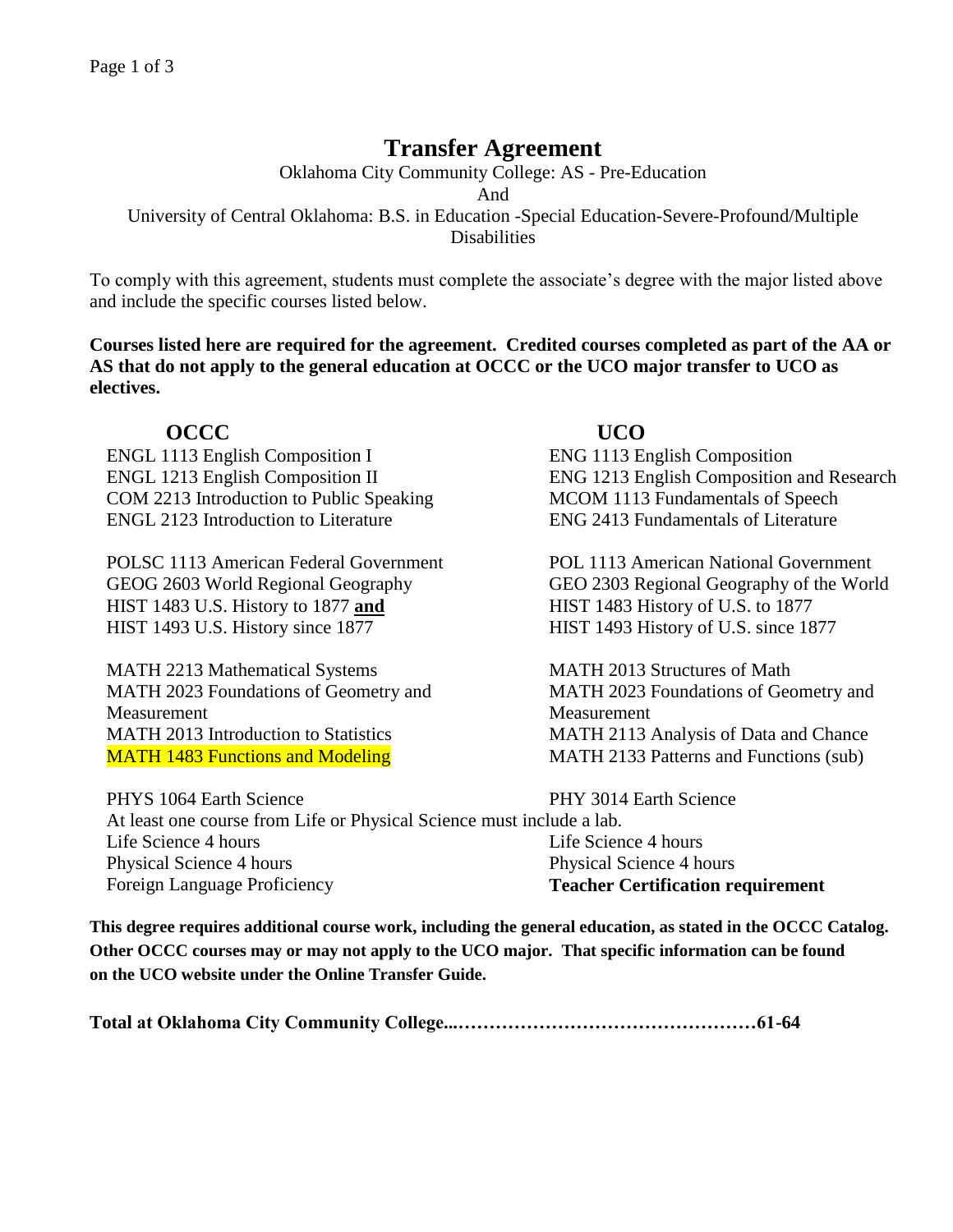# **To be taken at the University of Central Oklahoma……………………………………60-63 Remaining University of Central Oklahoma courses:**

|             |      | . 19                                                              |
|-------------|------|-------------------------------------------------------------------|
| <b>READ</b> | 3243 | Diagnosis/Intervention in Reading                                 |
| <b>SPED</b> | 4102 | Language Development in Special Education                         |
| <b>SPED</b> | 4212 | Legal Aspects of Special Education                                |
| <b>SPED</b> | 4232 | Educational Strategies for Young Children with Special Needs      |
| <b>SPED</b> | 4303 | Assessing the Exceptional Individual                              |
| SPED        | 4443 | Behavioral/Classroom Management                                   |
| <b>SPED</b> | 4452 | Curriculum Modification/Assistive Technology in Special Education |
| SPED        | 4582 | Secondary Special Education                                       |
|             |      |                                                                   |
| <b>SPED</b> | 4252 | Foundations of Severe-Profound Disabilities                       |
| <b>SPED</b> | 4693 | Procedures for Severe-Profound Physical Health Disabilities       |
| <b>SPED</b> | 4773 | Procedures for Severe-Profound Mental Retardation                 |
| <b>SPED</b> | 4753 | Procedures for Severe Profound Emotional/                         |
|             |      | <b>Behavioral Disorders</b>                                       |
| <b>SPED</b> | 4852 | Curriculum Development for Severe-Profound Disability             |
| <b>SPED</b> | 4900 | Practicum in Special Education (1 hour)                           |
|             |      | (Severe-Profound/ Multiple Disabilities)                          |
| <b>SPED</b> | 4900 | Practicum in Special Education (1 hour)                           |
|             |      | (Emotional/Behavioral Disability)                                 |

## **Professional Education..........................................................28**

| <b>PTE</b>             | 1010 | Introduction to Teacher Education               |
|------------------------|------|-------------------------------------------------|
| <b>PTE</b>             | 3023 | Foundations of American Education/Clinical Exp. |
| <b>PTE</b>             | 3163 | Developmental Psychology                        |
| <b>SPED</b>            | 4123 | Teaching Individuals with Disabilities          |
| <b>IME</b>             | 3312 | Technology for Teachers                         |
| ^PTE                   | 4172 | <b>Educational Assessment</b>                   |
| <b>APTE</b>            | 4533 | <b>Contemporary Learning Sciences</b>           |
| $^{\wedge\text{HPTE}}$ | 4811 | <b>Contemporary Issues</b>                      |
| $^{\wedge\text{HPTE}}$ | 4848 | Internship/Student Teaching PK-12               |
| $^{\wedge\#PTE}$       | 4853 | Classroom Management and Instruction            |

^ Admission to Teacher Education required

#To be taken the same semester

^ Admission to Teacher Education required

\*\* To be taken the same semester

#To be taken the same semester

## **Electives to bring total to……………………………………………………………………..……….124**

## **Minimum Grade Requirements**

**1. Overall GPA in all college course work................................... 2.50** 

**2. Average in course work at UCO............................................... 2.00**

**3. Courses in English Composition, Fundamentals of Speech, Professional Education, and area of specialization (major)........ "C"** 

 **4. Proficiency in foreign language................................Novice 4 level (May be taken at OCCC.)**

 **5. Admission to Teacher Education and Student Teaching… 2.75 overall GPA OR 3.00 GPA in the last 30 hours completed.**

**All admission and certification requirements for teacher preparation programs can be found in the UCO Undergraduate Catalog.**  Students must meet all bachelor degree requirements at UCO to include: